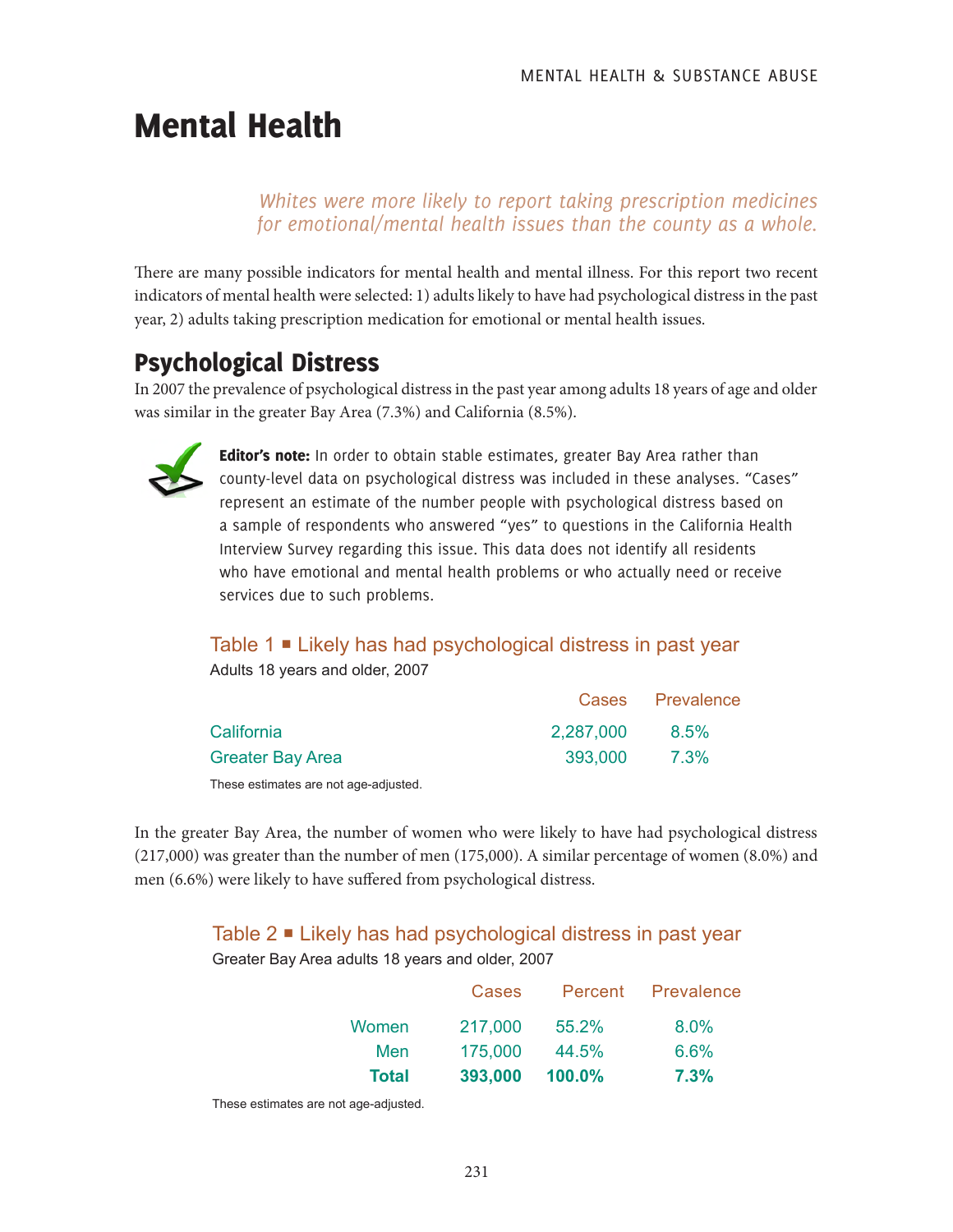Adults 65–79 had the lowest prevalence (2.2%) of reported psychological distress; significantly lower than the greater Bay Area (7.3%) and all other age groups. *(Note: Data for residents ages 80 and older were unavailable due to unstable rates.)*

#### Table 3 ■ Likely has had psychological distress in past year Greater Bay Area adults 18 years and older, 2007

| <b>Total</b>    | 393,000      | 100.0% | 7.3%               |
|-----------------|--------------|--------|--------------------|
| $65-79$ years   | 13,000       | 3.3%   | $2.2\%**$          |
| $40-64$ years   | 168,000      | 42.7%  | 6.9%               |
| $25 - 39$ years | 131,000      | 33.3%  | 8.6%               |
| $18 - 24$ years | 76,000       | 19.3%  | 12.3%              |
|                 | <b>Cases</b> |        | Percent Prevalence |

These estimates are not age-adjusted.

\*\* Significantly lower than the greater Bay Area overall.

Total includes age groups not shown.

The highest number of residents who were likely to have had psychological distress were whites (183,000), followed by Asians/Pacific Islanders (79,000) and Latinos (78,000). *(Note: Data for African Americans and American Indians/Alaska Natives were unavailable due to unstable rates.)*

#### Table 4 **■** Likely has had psychological distress in past year Greater Bay Area adults 18 years and older, 2007

| <b>Total</b>           | 393,000 | 100.0%  | 7.3%       |
|------------------------|---------|---------|------------|
| Latino                 | 78,000  | 19.8%   | 7.6%       |
| Asian/Pacific Islander | 79,000  | 20.1%   | 6.7%       |
| White                  | 183,000 | 46.6%   | 6.7%       |
|                        | Cases   | Percent | Prevalence |

These estimates are not age-adjusted.

Total includes racial/ethnic groups not shown.

# Taking Prescription Medicine for Emotional/Mental Health

In 2007, some 76,000 Contra Costa adults 18 years and older reported they had taken prescription medicines for emotional/mental health issues for at least two weeks in the past year. The prevalence of prescription medication use for emotional/mental health in Contra Costa (9.8%) was similar to California (10.0%) and the greater Bay Area (10.4%).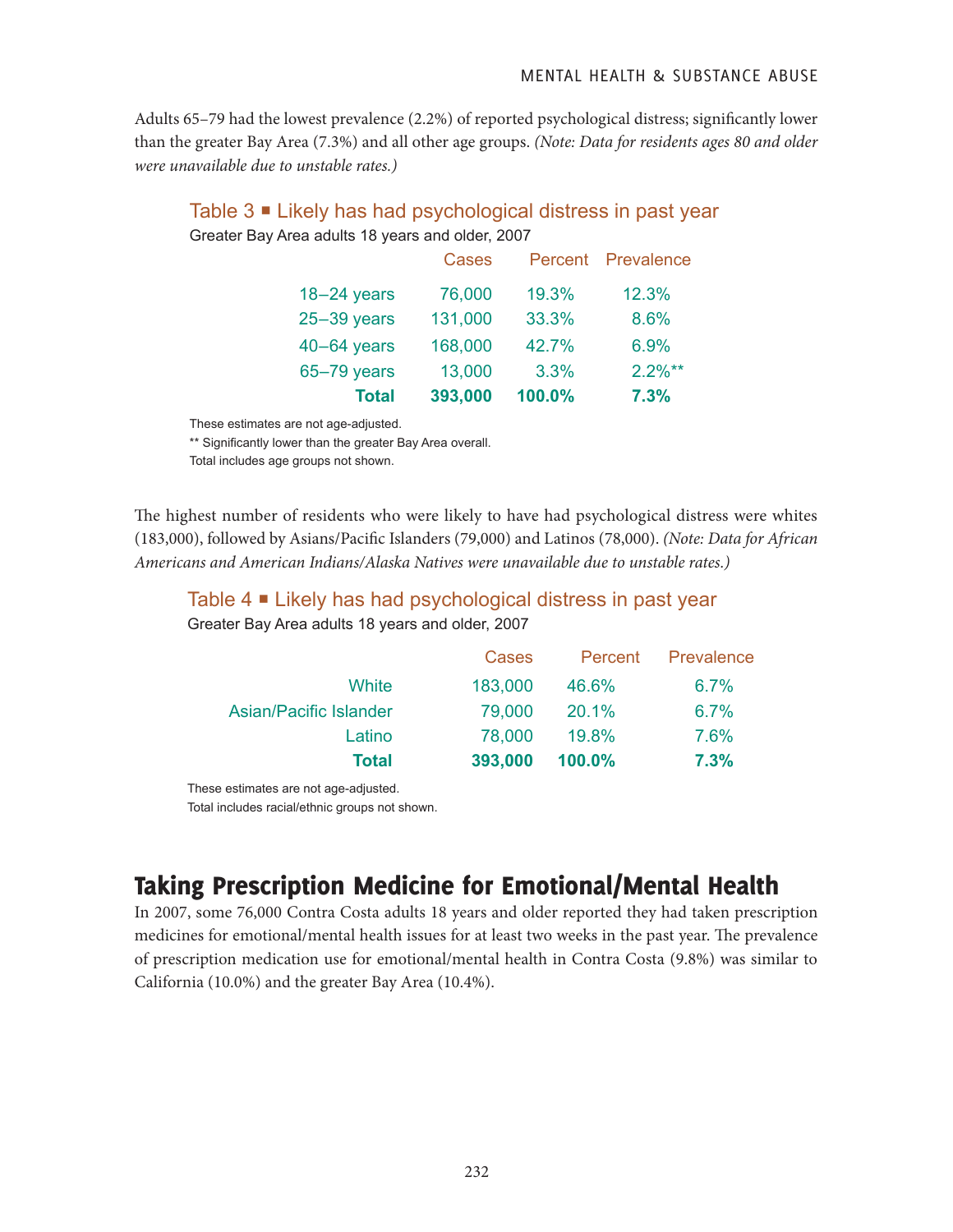### Table 5 ■ Taken prescription medicine for emotional/mental health issue for at least two weeks in past year Adults 18 and older, 2007

|                  |           | Cases Prevalence |
|------------------|-----------|------------------|
| California       | 2,676,000 | $10.0\%$         |
| Greater Bay Area | 557,000   | $10.4\%$         |
| Contra Costa     | 76,000    | $9.8\%$          |
|                  |           |                  |

These estimates are not age-adjusted.



Editor's note: In order to obtain stable estimates, we look to greater Bay Area data for further analysis of prescription medication use for emotional/mental health by gender, age and race/ethnicity.

In the greater Bay Area, 557,000 people reported they had taken prescription medicine for an emotional/ mental health issue for at least two weeks in the past year.

More women (349,000) reported taking prescription medicine for emotional/mental health issues than men (208,000). Women were more likely (12.8%) than men (7.8%) to have taken prescription medicines for these purposes.

# Table 6 ■ Taken prescription medicine for emotional/mental health issue for at least two weeks in past year

Greater Bay Area adults 18 and older, 2007

| Total | 557,000 | $100.0\%$ | 10.4%              |
|-------|---------|-----------|--------------------|
| Men   | 208,000 | 37.3%     | 7.8%               |
| Women | 349,000 | 62.7%     | $12.8\%$ *         |
|       | Cases   |           | Percent Prevalence |

These estimates are not age-adjusted.

\* Significantly higher rate than men.

There were no significant differences in the age groups with respect to the prevalence of taking these prescription medicines.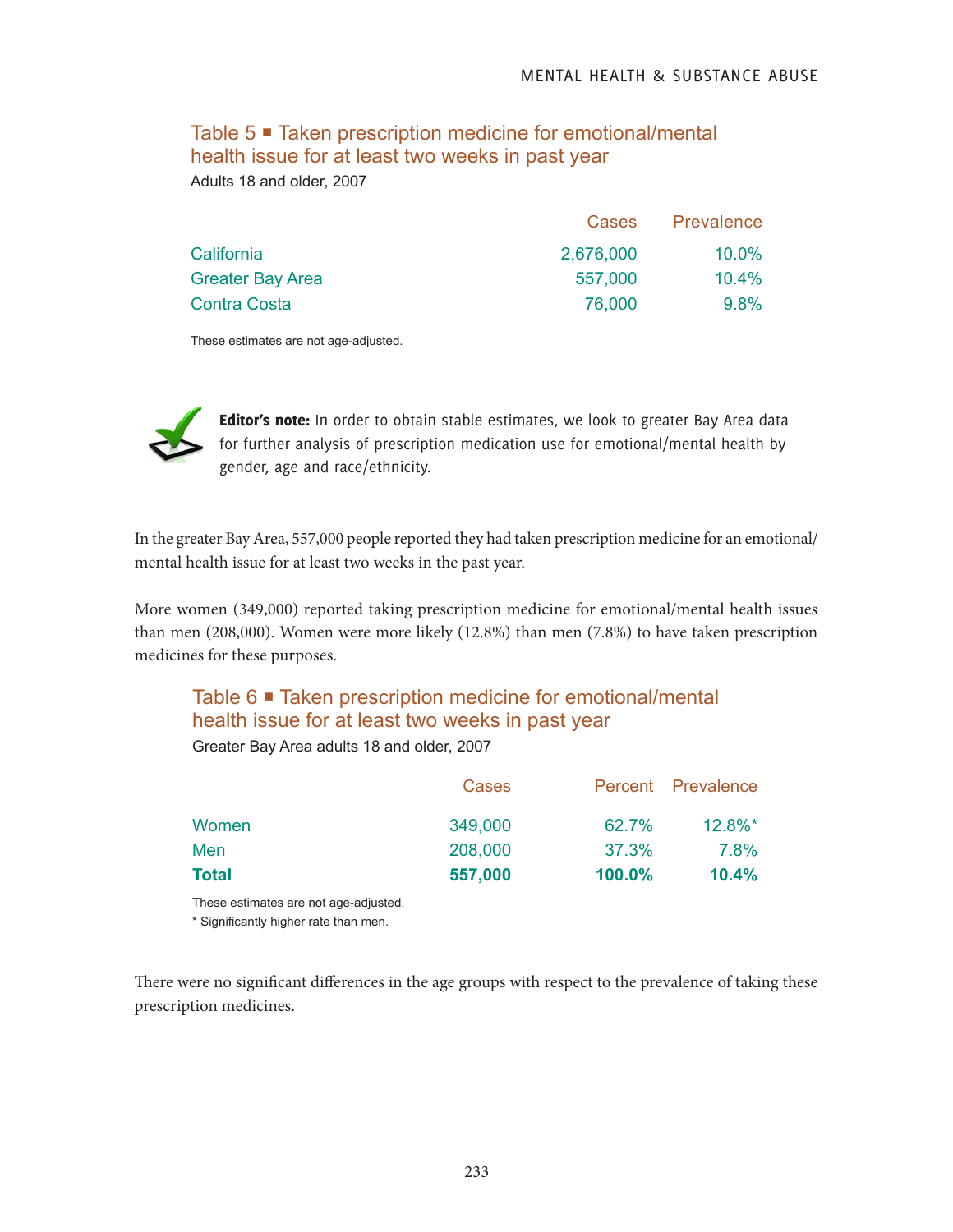#### Table 7 Taken prescription medicine for emotional/mental health issue for at least two weeks in past year

Greater Bay Area adults 18 and older, 2007

|                    | <b>Cases</b> |        | <b>Percent Prevalence</b> |
|--------------------|--------------|--------|---------------------------|
| $18 - 24$ years    | 41,000       | 7.4%   | 6.6%                      |
| $25 - 39$ years    | 129,000      | 23.2%  | 8.4%                      |
| $40-64$ years      | 320,000      | 57.5%  | 13.1%                     |
| $65 - 79$ years    | 53,000       | 9.5%   | $9.0\%$                   |
| 80 years and older | 15,000       | 2.7%   | 7.1%                      |
| <b>Total</b>       | 557,000      | 100.0% | 10.4%                     |

These estimates are not age-adjusted.

More whites (364,000) reported taking prescription medicines for emotional/mental health issues for at least two weeks in the past year than Latinos (74,000) and Asians/Pacific Islanders (65,000). *(Note: Data for African Americans and American Indians/Alaska Natives were unavailable due to unstable rates.)*

Whites reported a significantly higher prevalence (13.4%) of taking prescription medicines for emotional/ mental health issues than the greater Bay Area as a whole (10.4%). Asians/Pacific Islanders (5.5%) had a significantly lower prevalence compared to the greater Bay Area overall.

## Table 8 ■ Taken prescription medicine for emotional/mental health issue for at least two weeks in past year

Greater Bay Area adults 18 and older, 2007

| <b>Total</b>                  | 557,000      | $100.0\%$ | 10.4%              |
|-------------------------------|--------------|-----------|--------------------|
| <b>Asian/Pacific Islander</b> | 65,000       | $11.7\%$  | $5.5\%**$          |
| Latino                        | 74.000       | $13.3\%$  | 7.3%               |
| White                         | 364,000      | 65.4%     | $13.4\%$ *         |
|                               | <b>Cases</b> |           | Percent Prevalence |

These estimates are not age-adjusted. Total includes racial/ethnic groups not shown.

\* Significantly higher than the greater Bay Area overall.

\*\* Significantly lower than the greater Bay Area overall.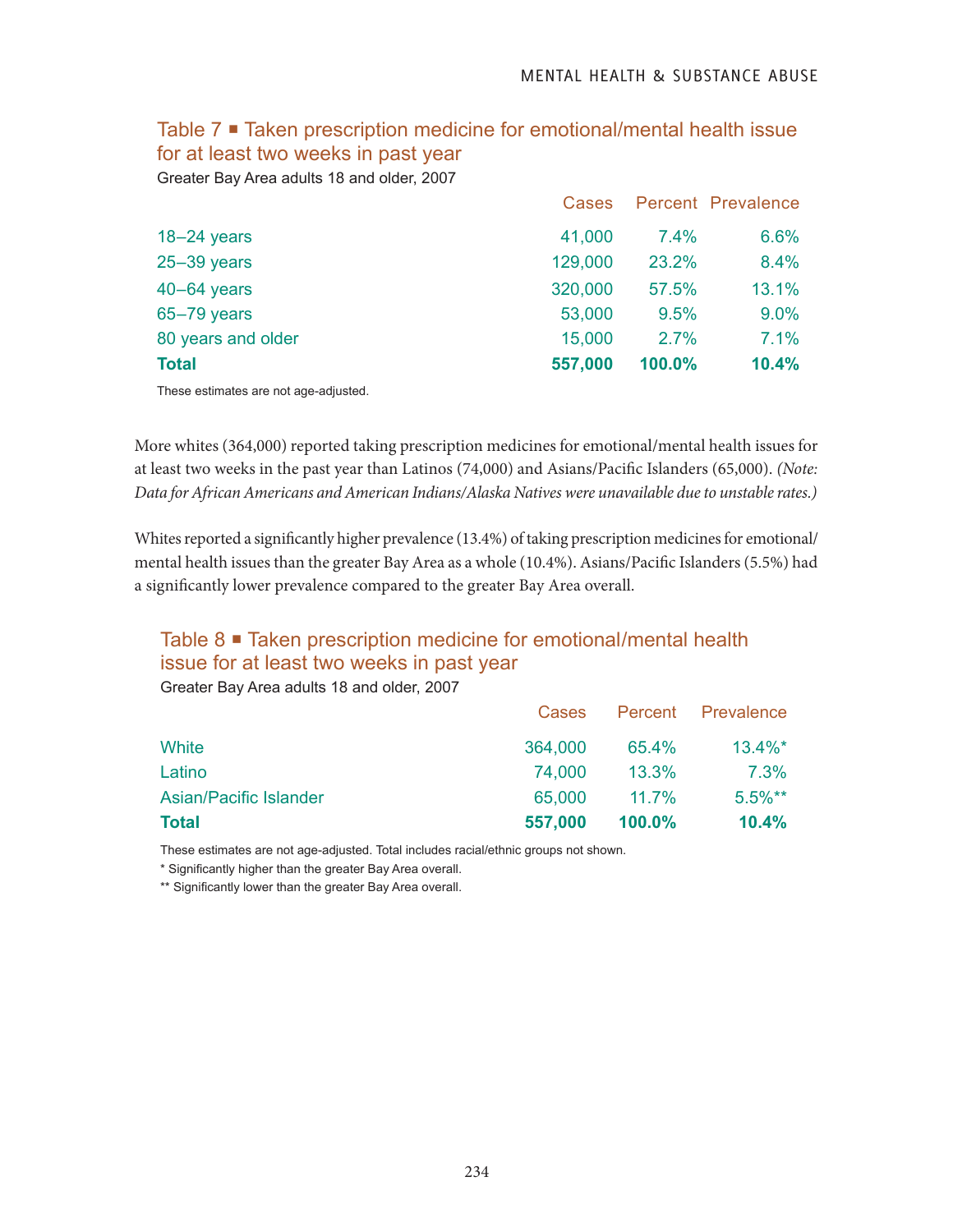#### **What are mental health disorders?**

Mental health is defined as *"a state of well-being in which the individual realizes his or her own abilities, can cope with the normal stresses of life, can work productively and fruitfully, and is able to make a contribution to his or her community."* Cultural differences, subjective assessments and competing professional theories all affect how "mental health" is defined.<sup>1</sup>

Mental illness is the term that refers collectively to all diagnosable mental disorders.

Mental disorders are health conditions characterized by alterations in thinking, mood or behavior (or some combination thereof) associated with distress or impaired functioning. Alzheimer's disease is an example of a mental disorder largely marked by alterations in thinking (especially forgetting). These alterations in thinking, mood or behavior contribute to a host of problems—patient distress, impaired functioning, heightened risk of death, pain, disability or loss of freedom.<sup>2</sup>

#### **Why are they important?**

Mental health is critical for personal well-being at every stage of life. Mental disorders are real, disabling health conditions that have an immense impact on individuals and families. Mental disorders vary widely in type and severity. About one in four U.S. adults suffer from a diagnosable mental disorder in a given year. Depression is the leading cause of disability in the United States for individuals ages 15-44.<sup>3</sup>

Two-thirds of people with diagnosable mental disorders do not seek treatment. Many people suffer from more than one mental disorder at a given time—nearly half (45%) of those with any mental disorder meet the criteria for two or more disorders.4

Nationally in 2004, adults surveyed as part of the Centers for Disease Control and Prevention's Behavioral Risk Factor Surveillance System reported experiencing an average of 3.5 days of poor mental health in the past 30 days. Ten-percent of adults reported 14 or more mentally unhealthy days.<sup>5</sup>

#### **Who is impacted most?**

Mental disorders occur in all racial, ethnic and socioeconomic groups. Although the specific causes of most mental disorders are not known, many risk factors have been identified or suggested. These include biological factors (e.g., brain trauma), psychological factors (e.g., stressful events), and sociocultural factors (e.g., poverty). Genetics and a family history of mental and addictive disorders also can increase risk.3

Scientists believe that many mental disorders result from the complex interplay of multiple genes with diverse environmental factors. Family studies, often with identical twins who share the same genes, have provided evidence of genetic contributions to depression, bipolar disorder, schizophrenia, autism and other mental disorders. Even for those with genetic risk, however, environmental factors can play a significant role in whether or not a person develops a disorder, or the severity of an illness.<sup>3</sup>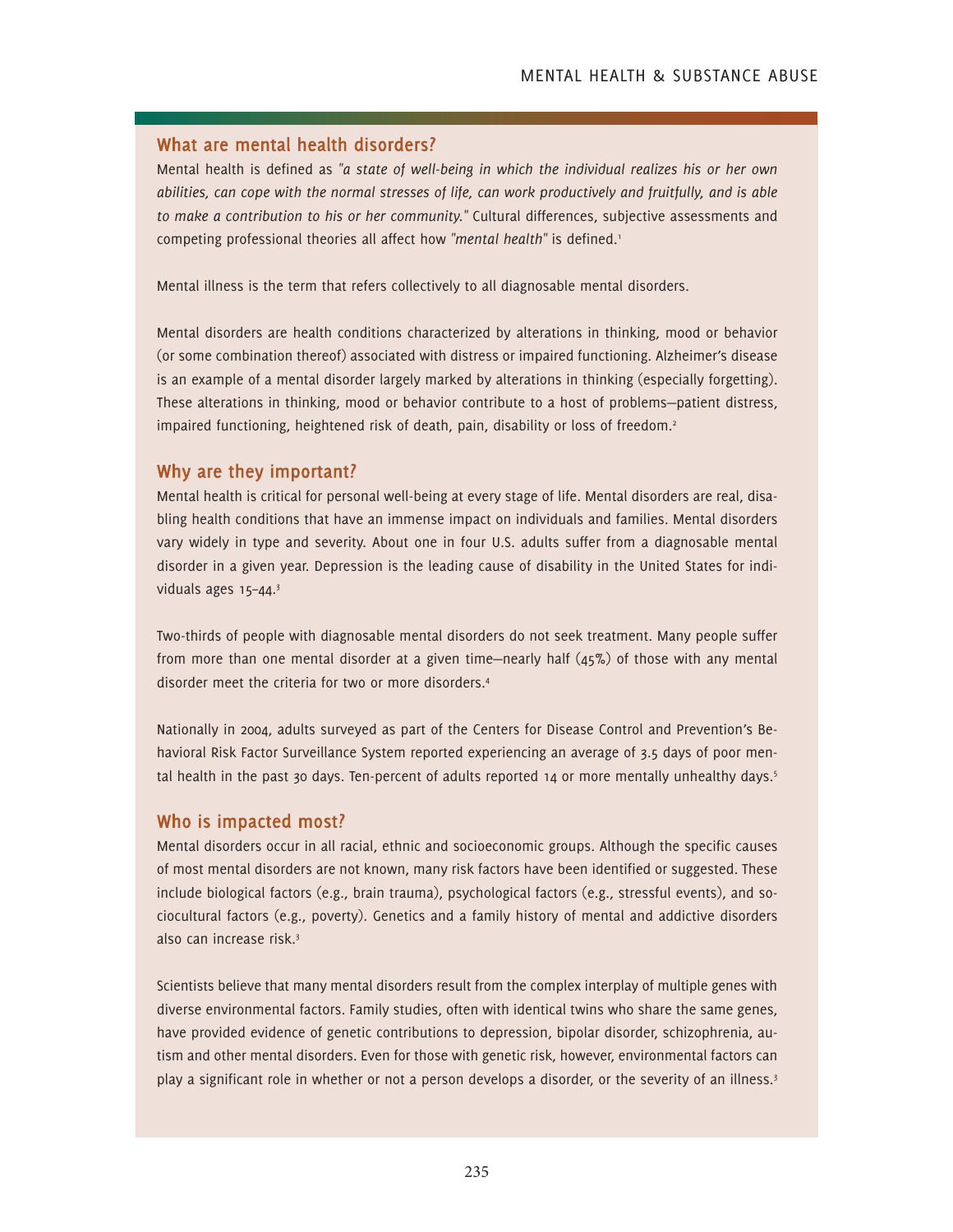#### **What can we do about it?**

Community-wide strategies can be effective in preventing and reducing severity of some mental health conditions, such as depression and post-traumatic stress disorder. Also, prevention strategies can delay onset and support treatment outcomes for those with mental health conditions.

Effective community strategies to prevent mental illness include:<sup>6</sup>

**Build the resilience of local communities:** Stress is an inevitable part of life that everyone—adults, teens and children— experiences at times. Healthy and resilient communities provide people with physical safety and strong supportive social networks.

**Build the research base:** Neuroscience and genetics present important research opportunities. Research that explores approaches for reducing risk factors and strengthening protective factors for the prevention of mental illness should be encouraged.

**Overcome stigma:** Powerful and pervasive, stigma prevents people from acknowledging their own mental health problems and ever disclosing them to others. We can help reduce stigma by dispelling myths about mental illness, and by encouraging individuals experiencing mental health problems to seek help.<sup>6</sup>

**Improve public awareness of effective treatment:** Americans are often unaware of the choices they have for effective mental health treatments. Treatments fall mainly under several broad categories—counseling, psychotherapy, medication therapy, rehabilitation. All human services professionals, not just health professionals, have an obligation to be better informed about mental health treatment resources in their communities and should encourage individuals to seek help.

**Ensure the supply of mental health services and providers:** Efforts should be made to expand mental health services, which now exist in short supply. For adults and children with less-severe conditions, primary health care, the schools and other human services must be prepared to assess and, at times, to treat individuals who come seeking help.

**Ensure delivery of state-of-the-art treatments:** A wide variety of effective, community-based services exist for even the most-severe mental illnesses, yet often these best practices are not being translated into community settings. To be effective, the diagnosis and treatment of mental illness must be culturally competent and tailored to all characteristics that shape a person's image and identity.

**Facilitate entry into treatment:** Public and private agencies have an obligation to facilitate entry into mental health care and treatment through the multiple "portals of entry" that exist: primary health care, schools and the child welfare system.

**Reduce financial barriers to treatment:** Concerns about the cost of care and the disparity in insurance coverage (for mental disorders in contrast to other illnesses) are among the most common reasons why people do not seek needed mental health care.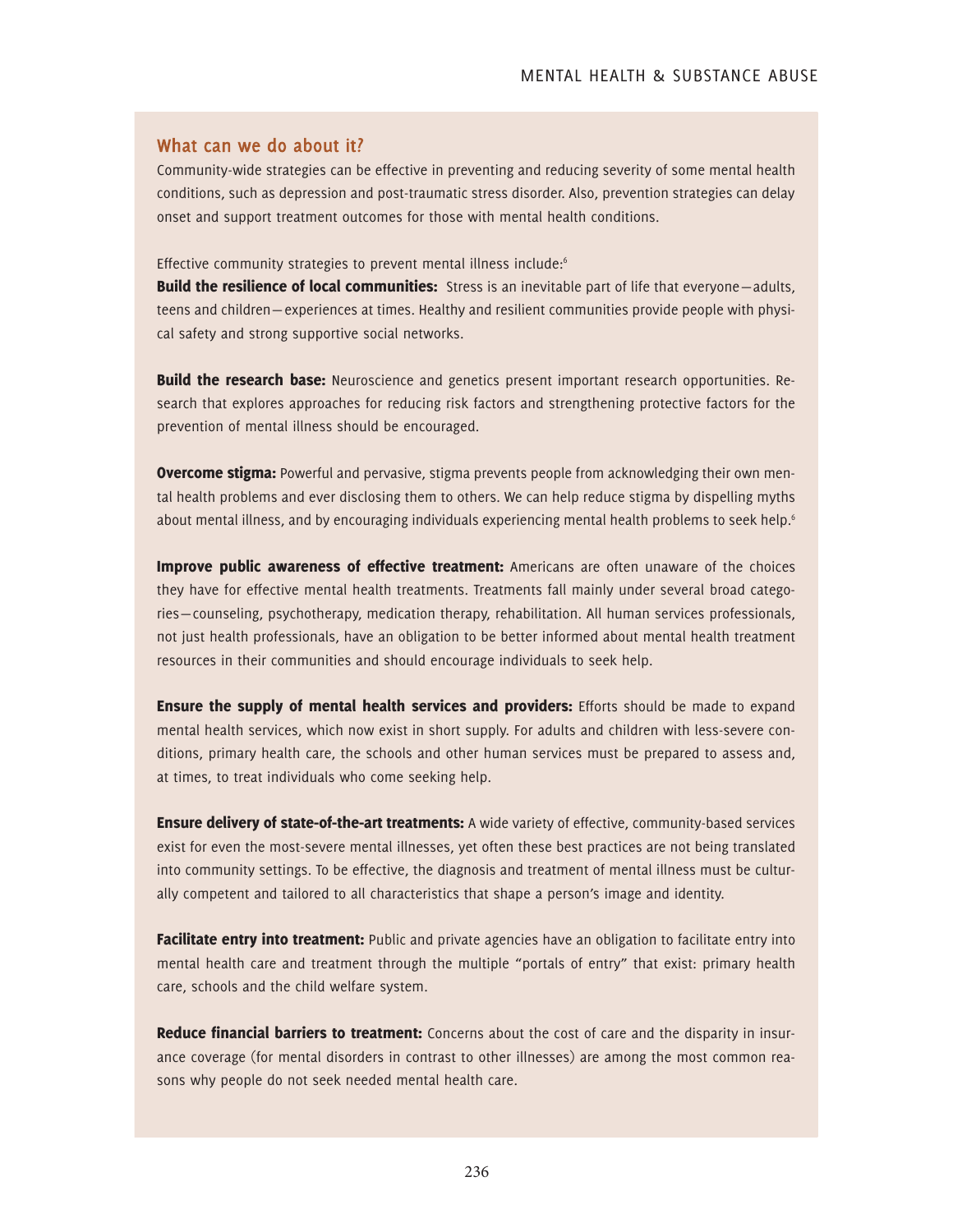The Mental Health Division of Contra Costa Health Services currently serves approximately 18,000 individuals, roughly 7,000 children and 11,000 adults annually. The Mental Health Division is the publicly funded safety net for the county with a mission to provide services to low-income individuals with severe mental illness who are either on Medi-Cal or uninsured. [The estimated prevalence of severe mental illness among people living in households with an income below 200% of the federal poverty level is 8.9%.7 ] The Mental Health Division's services are provided through a system of care that includes Mental Health staff, community-based organizations and a network of private therapists.

The Mental Health Division serves:

- Adults who have serious mental disabilities
- Children and adolescents who are seriously and emotionally disturbed
- Anyone in acute psychiatric crisis
- Anyone who lives in the county who has Medi-Cal or no insurance and asks for services

### Data Sources: Mental Health

#### **TABLES**

All data for the Mental Health section are from the California Health Interview Survey's AskCHIS data query system, copyright © 2007 the Regents of the University of California, all rights reserved, available online at: http://www.chis.ucla. edu/. Data analysis performed in June 2010. AskCHIS data are generated from a telephone survey that asks questions to a randomly selected group of residents in Contra Costa and other counties in California. Responses are then weighted to represent the county, region and state as whole. Total numbers are estimates calculated by CHIS using rates so some totals may not exactly match the sum of subgroups.

Percent is the number of likely psychological distress cases for a group divided by the total number of likely psychological distress cases multiplied by 100. The prevalence is the number of likely psychological distress cases for a group divided by the number of residents within each group multiplied by 100.

Data presented for Latinos include Latino residents of any race. Data presented for Whites, Asians/Pacific Islanders and African Americans include non-Latino residents. Not all race/ethnicities shown but all are included in totals for Contra Costa, greater Bay Area and California. The greater Bay Area includes the counties of Santa Clara, Alameda, Contra Costa, San Francisco, San Mateo, Sonoma, Solano, Marin and Napa.

Tables 1-4: The variable used for these tables is a dichotomous measure of psychological distress in the past year using the Kessler 6 series. The Kessler 6 series is a commonly used scale of nonspecific psychological distress and is used to describe the characteristics of adults with and without serious psychological distress. Distress in the past year was assigned to those indicating a month worse than the current month. If the respondent did not indicate a worse month, the current month's distress levels are assigned.

Tables 5-8: For these tables respondents were asked: "During the past 12 months, did you take any prescription medications, such as an antidepressant or sedative, almost daily for two weeks or more, for an emotional or personal problem?"